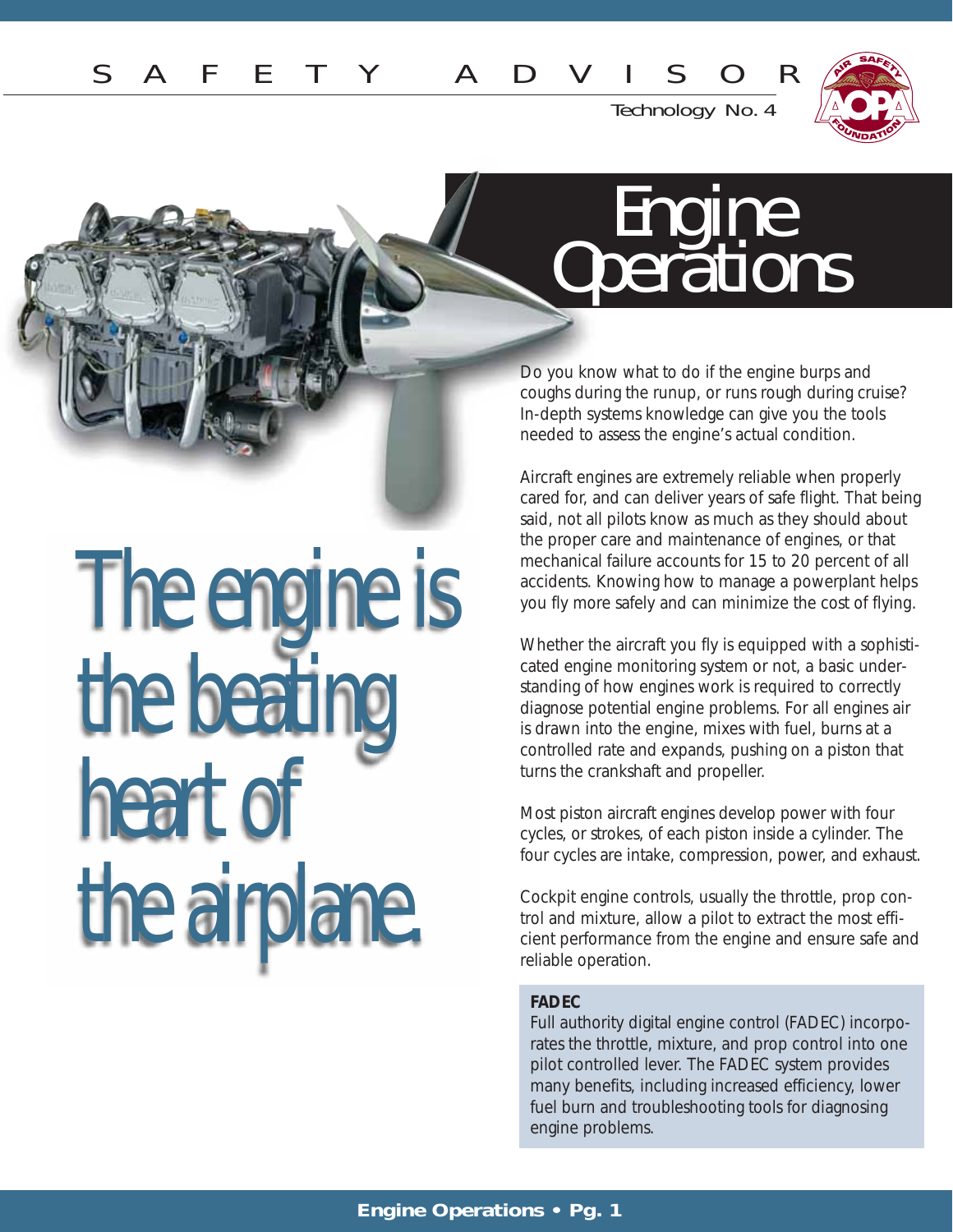## The Basics

**Intake Valve:** Opens to allow the fuel-air mixture into the cylinder.

**Spark plugs:** Provide the electric spark that ignites the fuel-air mixture.

**Pistons:** The controlled burn forces the piston to move within the cylinder.

**Crankshaft:** Attaches to the connecting rods and the propeller. The motion of the pistons turns the crankshaft.

**Connecting Rods: Cylinders:** The controlled burn of the fuel-air mixture occurs in the cylinders. **Rings:** Piston rings encircle the piston and seal the combustion chamber. **Exhaust Valve:** Opens to allow hot exhaust gasses to leave the cylinder.

## $$

The throttle is an air valve, opened all the way for full power and closed almost completely at idle. In a carbureted engine, as the throttle is opened further and further, more and more fuel is automatically drawn through the carburetor. The fuel and air combine in the carburetor throat and are sucked into the cylinder via intake tubes.

In a fuel-injected engine, the pilot still controls the volume of air entering the engine by moving the throttle, but the fuel is delivered separately into each cylinder, mixing with the air inside the cylinders. Fuel-injected engines are more efficient and develop more power than the same-size carbureted engine because of more precise fuel delivery.

With fuel-injected engines, there is no worry about carb ice, because there is no carburetor in which the fuel-air mixture can vaporize and cool. The main operational difference with fuel-injected engines is that they can be harder to start, especially when hot.

## Magnetos = Spark

Aircraft engines have two spark plugs in each cylinder, to improve combustion efficiency and to provide a backup in case one ignition system fails. Feeding the spark plugs are two magnetos, each of which is self-contained and creates the spark, all without an external electrical

source. In your car, if the electrical charging system fails or the ignition is turned off, your engine stops running. In an airplane, the electrical system can be turned off with the master switch and the magneto-equipped engine will continue running.

Attach the pistons to the crankshaft.

Each magneto is independent, firing its own set of spark plugs. If one magneto fails, the aircraft will still fly safely on the other magneto and its set of spark plugs.

## Getting Started

Most piston engines will start with the mixture rich, throttle advanced slightly, and fuel pump On. Still, starting an airplane engine isn't automatic, as it is in a car.

## **Carbureted Engine**

On carbureted engines, cold starts are arguably the most difficult and provide a test of the pilot's understanding of aircraft systems.

To start a cold engine, add extra fuel by priming. This puts fuel directly into one or more cylinders (via the intake manifold). Refer to the aircraft's POH (pilots operating handbook) for the correct priming technique. Do not pump the throttle, as this will simply force raw fuel (which doesn't vaporize as easily in cold weather) into the intake system, possibly causing an engine fire.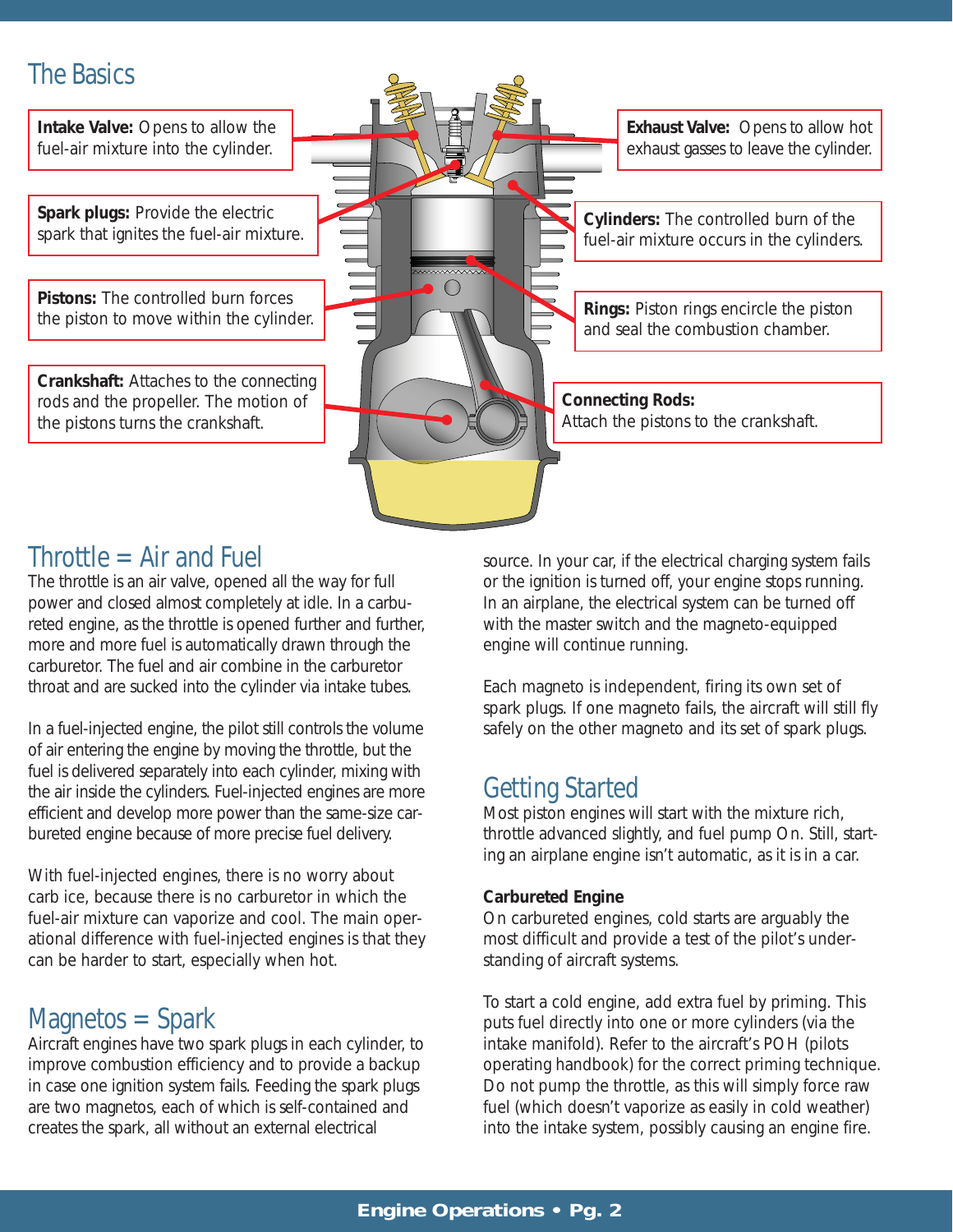

**1. Intake:** As the piston moves down, creating more space and lower pressure inside the cylinder, the fuel-air mixture is sucked into the cylinder.



**2. Compression:** The piston moves up, compressing the fuel-air mixture into a small space at the top of the cylinder.

**3. Power:** The spark plug fires, igniting the compressed fuel-air mixture. Expanding hot gasses force the piston down, turning the crankshaft and propeller.



**4. Exhaust:** After the rapidly expanding hot gasses finish moving the piston, the exhaust valve opens, allowing the hot gasses to escape. Before the exhaust valve closes, the intake valve opens and the piston moves down, and a fresh fuel-air charge enters the cylinder. Part of the fresh charge's job is to help push out remaining exhaust gas. The cycle continues.



## **Signs of Trouble**

Engine running a little rough? Notice a slight rpm drop? Whether in flight or on the ground, you may have carburetor ice.

The symptoms of carb ice are subtle. Pilots who have experienced it say it's much easier to recognize the symptoms of carb ice the second time around.

Some airplanes are more susceptible to carb ice than others; it depends on the design of the engine's airintake systems. Carb ice is caused by the cooling of the fuel-air mixture as it passes through the carburetor throat or venturi. As the fuel-air mixture gains speed in the venturi, its temperature drops. If there is enough moisture in the air and the acceleration causes the

temperature of the mixture to drop below freezing, ice may form and block the venturi. The blockage can cause a reduction in rpm or even make the engine stop running.

To prevent or melt the ice, use the carburetor heat. Since warm air is less dense than cold air, effectively enriching the mixture, you will see an rpm drop when the carburetor heat is turned On. The rpm drop will continue until the carburetor heat is turned Off.

The first time you experience carb ice can be startling, since application of full carb heat – as recommended – will likely cause brief coughing and choking in the engine as the ice in the carburetor melts and is ingested by the engine.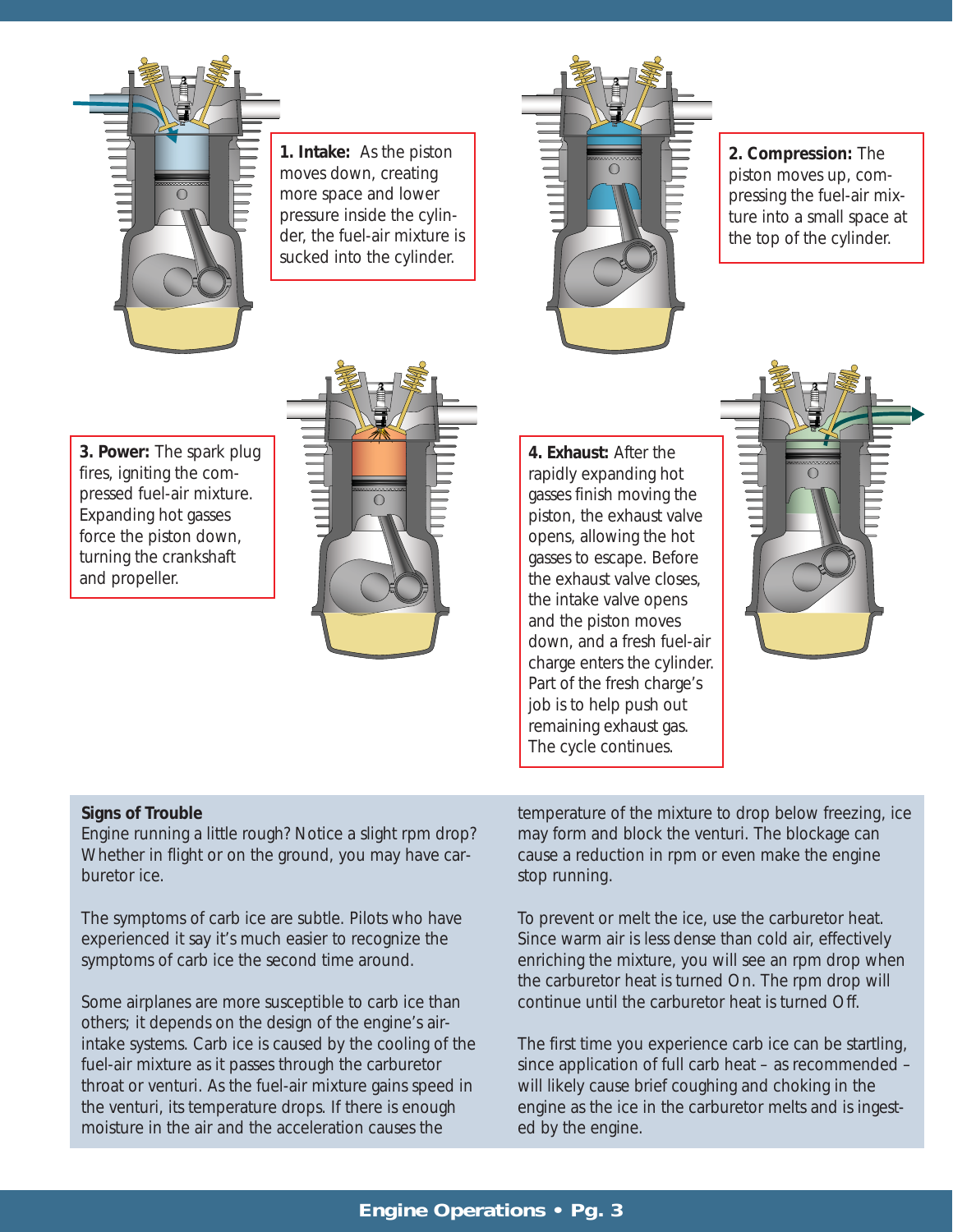If the outside temperature is below 20 degrees F, the engine may need a preheat, both to aid in starting and prevent engine damage. During a cold start try to avoid draining the battery unnecessarily. Leave avionics, electric flaps, and aircraft lighting, which all rely on and use battery power, off until the engine is running.

#### **Engine Fires**

Excess priming causes large amounts of fuel to pool in the carburetor intake. This fuel can ignite if the engine backfires. Most POHs recommend that you keep trying to start the engine after the fire is noticed. This puts the fire out by pulling the flames back into the engine. If you get the engine started let it run for a few minutes before shutting down and examining the damage. If the engine does not start turn off the master and ignition switches as well as the fuel selector and mixture, abandon the aircraft, and look for a fire extinguisher or call the fire department.

#### **Fuel-Injected Engine**

For some fuel-injected engines that are already hot, engage the starter and allow the engine to turn while keeping the mixture at idle cutoff. When the engine catches, advance the mixture. If the engine is overprimed because the mixture was advanced too soon, it may be flooded. The starting procedure for a flooded engine is similar to the hot-engine start, but the throttle may need to be opened (advanced or pushed in) in order to add air that will help purge the excess fuel.

#### **Read the Pilot Operating Handbook (POH)**

Different engine manufactures have different procedures for hot starts. Be sure to reference the POH for the aircraft you fly.

Fuel-injected engines use electric primers or the electric fuel pump to spray fuel into the cylinders for priming. In some airplanes, the amount of primer fuel is adjusted by advancing the mixture and the throttle. It's easy to flood the engine, and then the flooded-start procedure will be needed.

A typical flooded (or hot-start procedure) for a fuel-injected engine begins with the mixture at idle cutoff. Next, move the throttle to the open position (full power). Check the POH to see if the fuel pump needs to be On or Off. While cranking the engine, get ready to reverse the throttle and mixture controls as the engine starts (quickly retard the throttle and slowly richen the mixture). It takes some practice to gracefully hot-start a fuel-injected engine.

#### **Preheats**

Different metals in the engine will shrink at varying rates and parts clearances can become extremely small below 20 degrees F. Oil loses some ability to lubricate at extremely low temperatures. Starting an engine in these conditions can cause metal parts to rub together and cause extreme wear in a very short time. Preheating helps prevent this wear and also helps fuel vaporize easier for quick starting. There are many types of preheaters available. Hot-air preheaters pump hot air into the engine compartment. Electric preheaters provide electric heat directly to the oil pan. New systems that combine cylinder and oil pan electric preheaters are fast and help prevent damage by heating the cylinders as well as the oil.



When using a hot-air preheater, plug the air intakes on either side of the propeller, and place a blanket over the cowling to contain the heated air. Preheat for 15 to 20 minutes to ensure even heating for the entire engine.

## How to Make Your Engine Live Longer

First and foremost – try to fly your engine at least an hour a week. Far more engines rust out than wear out. They rust because the oil drains off the cylinder walls and the moisture in the air then reacts with the iron in the engine. The rust creates roughness, which increases wear. Piston aircraft engines are made mostly of steel and aluminum, which expand and contract at different rates, depending on temperature. When flying at varying altitudes and from one climatic zone to another, temperature changes can be extreme. By keeping large engine temperature changes over a short period of time to a minimum, and within prescribed limits, the safety, reliability and longevity of the engine are significantly enhanced.

For example, avoiding rapid descents at idle power near your destination airport will help avoid "shock cooling," which is the too-rapid cooling of hot engine metals. Shock cooling causes stress that can lead to cylinder head cracks. To avoid this, begin descent planning farther out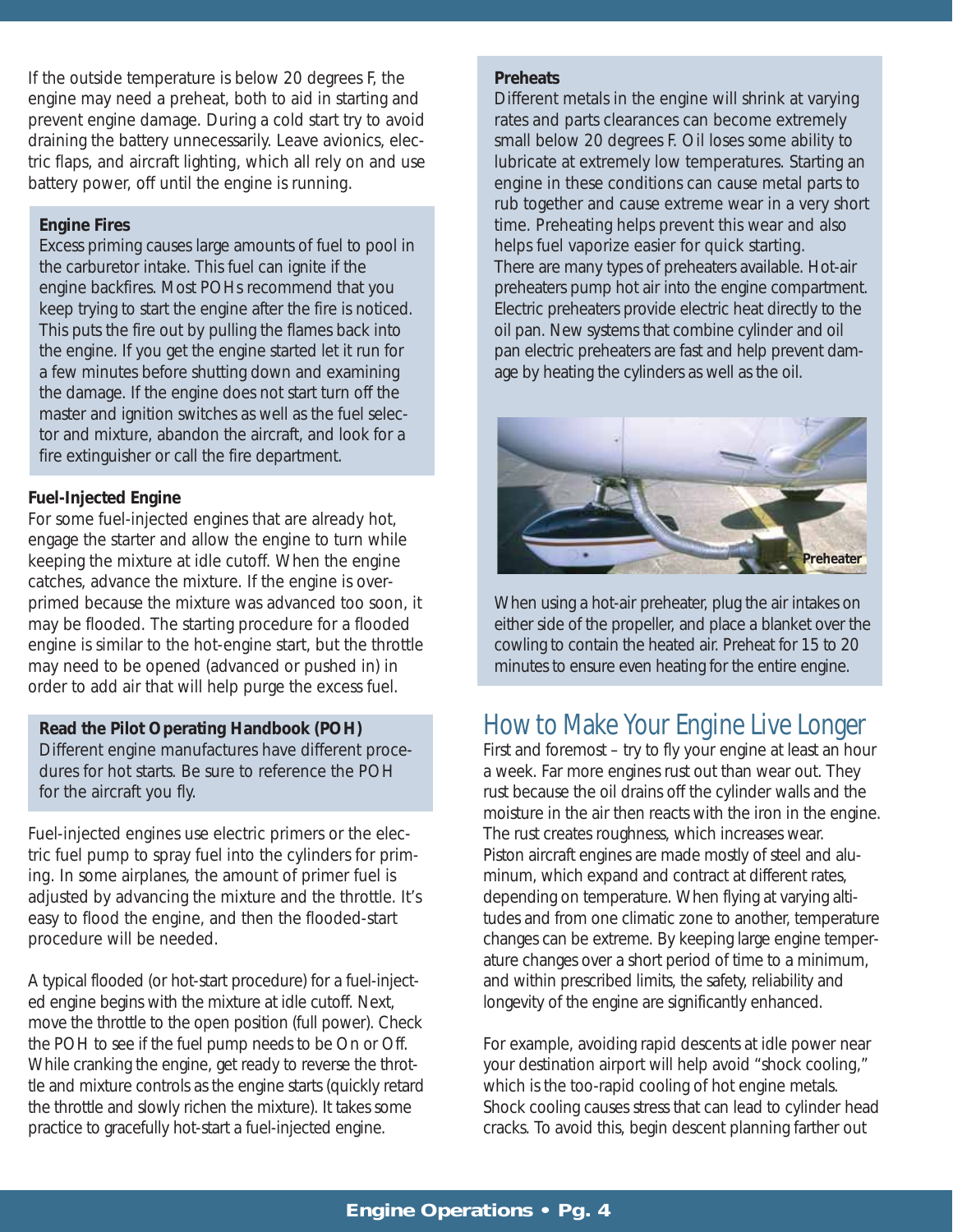and descend at a slower rate with a low-cruise power setting. Good descent planning takes a little work, but your engine and passengers will thank you. This may take some negotiation with ATC, if IFR, or you may have to increase drag such as lowering the landing gear or flaps to keep airspeed and resultant engine cooling in check.

Pilots have two ways to control engine temperatures: fuel flow (throttle and mixture) and airflow (pitch attitude and cowl flaps, if your airplane is so equipped).

Fuel flow is a double-edged sword. As more fuel is provided to the engine (provided the mixture is set correctly), the more power is developed, which naturally means more heat. But extra fuel is also used as a cooling agent, which is one reason why mixtures are usually set full rich for takeoff and initial climb.



*Good descent planning helps avoid shock cooling.*

Cooling airflow and fuel-air mixture affect engine temperature, as well. The pilot's job is to keep engine temperatures at settings that maximize engine life. For example, an engine with a redline oil temperature of 250 degrees F will last much longer running at 180 degrees than 240 degrees. Keeping an engine too cool in flight can also be harmful; if oil cannot get hot enough to burn off water that has condensed in it, internal engine rust can occur. Engine experts suggest an oil temperature of around 180 degrees or a little higher as a happy medium for typical air-cooled GA engines.

Oil's primary function is to lubricate engine parts, but with the help of air flowing through the cowling and the oil cooler it also transfers heat out of the engine. There are two options for controlling oil cooling: Increase airflow through the engine and oil cooler by lowering the



aircraft's pitch attitude or reducing power, if possible. If the airplane has cowl flaps, which increase

the amount of air flowing over the engine, leave them open even after leveling off until temperatures stabilize – then close them as appropriate. On a hot day, climb at higher airspeeds and lower pitch attitudes to keep engine temperatures in the green arc.

## Using Gauges for More Precise Temperature Control

All airplanes have an oil temperature gauge, but, depending on the aircraft, two other sources of engine temperature information may be available:

A cylinder head temperature (CHT) gauge measures just that, the temperature at the cylinder head. CHT is a critical indicator of engine health, especially on highpower turbocharged engines.

CHT can be adjusted with cowl flaps, if equipped, and by adjusting fuel and airflow. On hot days, you may need to enrich the mixture, open cowl flaps, lower the nose, or even reduce power to keep CHTs within limits. Always consult the POH to learn how to manage high engine temperatures.

**Pilot control of engine temperatures** To control engine temperature adjust:

- **Cowl flaps (if equipped)**
- **Mixture**
- **Attitude**
- **Power setting**

An exhaust gas temperature (EGT) gauge measures the temperature as the exhaust leaves the cylinder. If the engine is turbocharged, the gases will be measured just before entering the turbocharger, by a turbine inlet temperature (TIT) gauge.



As the mixture is leaned by pulling the mixture control aft, the amount of fuel mixing with the air entering the engine is reduced. The fuel-air mixture thus becomes "leaner" because less fuel mixes with the same amount of air. When leaning the mixture, the EGT gauge shows the temperature climbing until the cylinder being measured reaches its peak temperature (peak EGT), indicating relatively efficient fuel-air combustion. Refer to the POH for correct mixture settings at various power settings.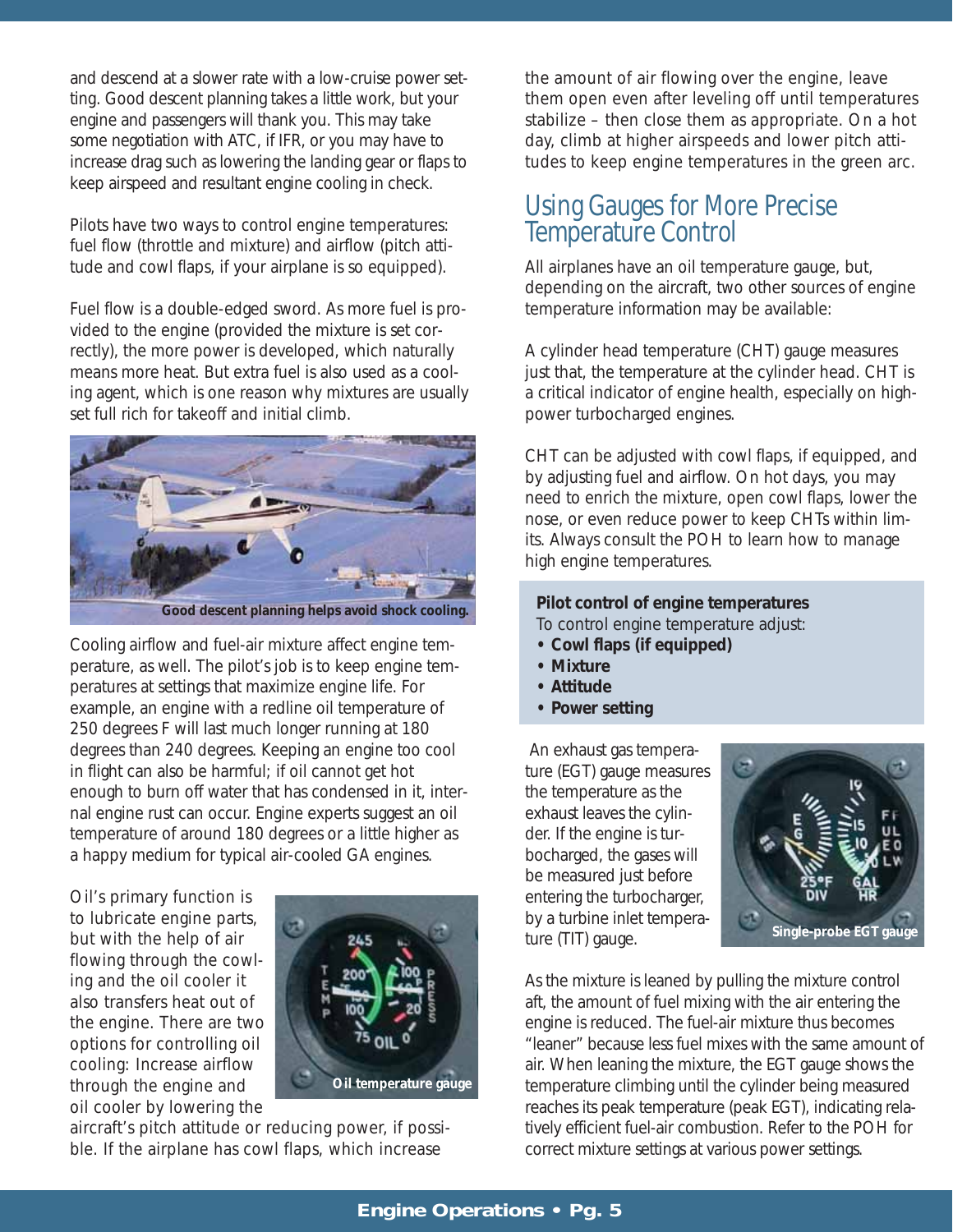When the mixture control is moved forward from peak EGT, the mixture is said to be rich of peak (ROP) because more fuel is being added to the fuel-air mixture. Moving the mixture control aft from the peak EGT position removes fuel from the mixture and thus the mixture is lean of peak (LOP). In both cases, actual EGT is lower than peak EGT.

Pilots should lean appropriately anytime they are below 75% power, regardless of altitude.

For most airplanes, correct mixture settings are detailed in the POH. As you gain experience with leaning, you'll find that it saves gallons of fuel and helps the engine run better. Follow the POH mixture settings carefully; this is not the time to experiment on your expensive engine.

#### **Setting the Mixture**

When you move the mixture control, you are adjusting the ratio of fuel to air delivered to the engine. Two typical mixture settings are "best power" and "best economy." Best power provides



the most speed for a specific power setting. At a best economy mixture setting, you are trading a little speed for some fuel savings. Best economy results in the most miles per gallon at a specific power setting.

## Major Surgery (Overhauls)

An annual or 100-hour inspection is done to the entire aircraft. The inspection must be signed off in the "aircraft" logbook, which means that the inspection applies to everything on the aircraft. However, it is often helpful to have the inspection signed off by the mechanic in the "engine" logbook as well, so that inspection status is easy to determine. No matter which logbook is used, there are specific requirements for the inspection of the engine. These requirements can be found in the federal aviation regulations (FARs) and in the manufacturers' maintenance manuals.

Typical items that a mechanic examines include: engine compression (for leakage inside the cylinders), oil system (leakage and metal in the oil filter), fuel system (clean filters and leaks, which could cause fires), and exhaust system (leaks could allow carbon monoxide into the cabin or cause fires).

Time between overhaul (TBO) is a recommendation by the engine manufacturers to indicate the expected engine overhaul interval. TBO is given in both hours on the engine and calendar time. Many Lycoming engines, for example, have an hourly TBO of 2,000 hours and a calendar TBO of 12 years. If an engine has only 300 hours but 20 years have passed since its last overhaul, it is likely in need of an overhaul.

These intervals are based on extensive engine testing and years of field experience. Remember that your airplane engine operates at much higher power settings for much longer than a typical car engine. Regular service and overhauls are essential to ensure that your engine delivers reliable, safe power every time you fly.

When you and your mechanic decide that it's time for major engine service, there are three possibilities:

**1. Top Overhaul.** Top overhaul refers to repair or replacement of an engine's "top end," the cylinders. The term "top overhaul" is not formally defined, however, and you may see it used to cover everything from minor cylinder repairs to complete replacement of all cylinders.

Typically a top overhaul includes the removal of one or more of the engine's cylinders, and a rebuild of cylinders with existing or replacement parts. It also can include the reconditioning of the cylinder walls, inspection of the pistons, valve operating mechanism, valve guides and seats, and replacing piston and piston rings.

A top overhauled engine carries forward all previous time in the engine logbook, whereas a factory rebuilt, or factory remanufactured engine, goes back to zero time.

Airplanes that seldom fly can develop engine problems due to corrosion, and these are frequently good candidates for some cylinder work between TBO intervals. A top overhaul does not extend or reset the TBO interval.

**2. Engine Overhaul.** An overhaul involves complete disassembly, cleaning, and renewal or replacement of all engine parts and components. Overhauls reset the TBO clock back to zero, although the engine continues to carry its previous total time.

Overhaul quality varies, depending on the standards of the mechanic or shop performing the overhaul. The minimum requirements for an overhaul are to ensure that parts meet overhaul limits (dimensions), which are not as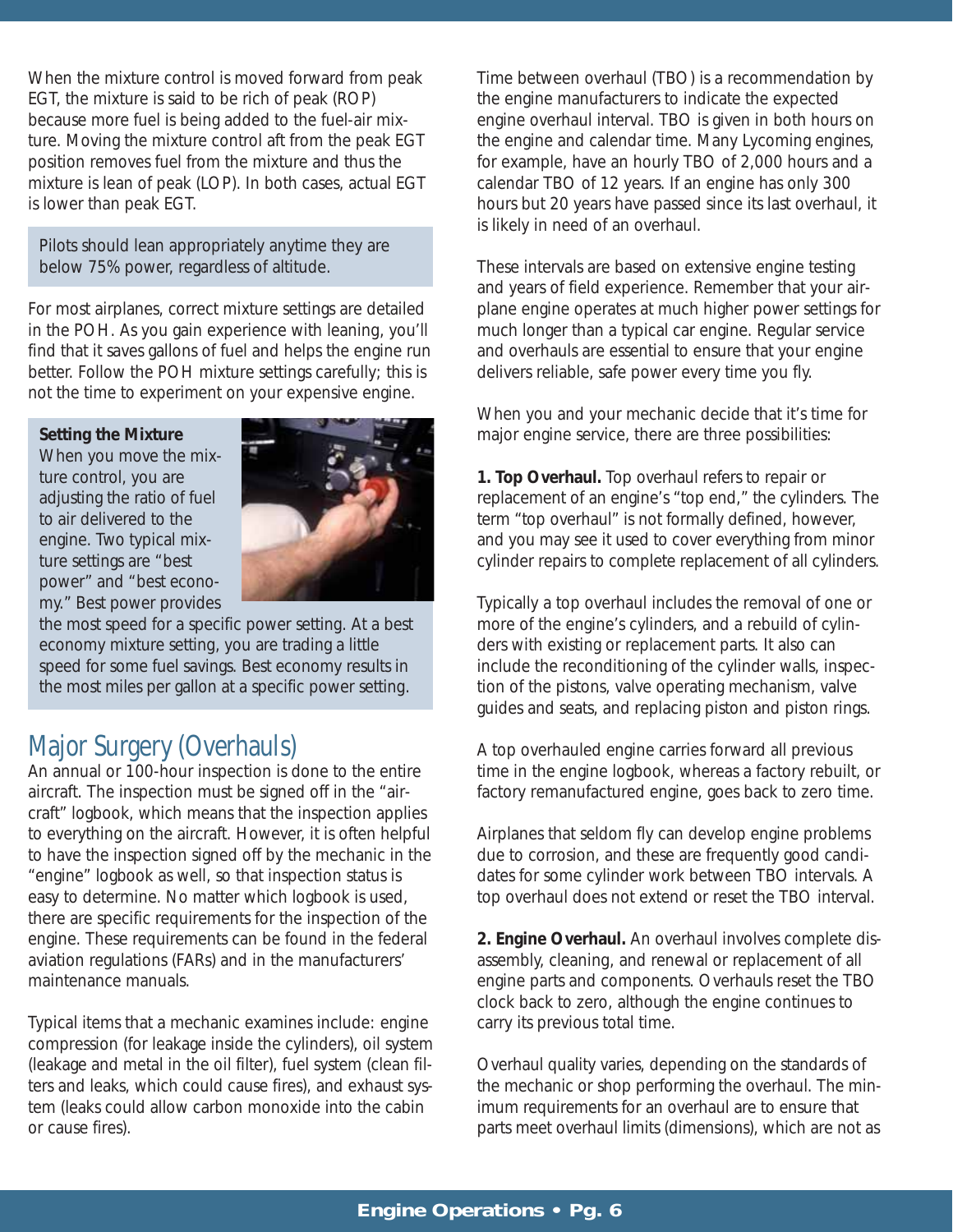stringent as new part limits. Differences in overhaul pricing usually reflect the limits used during the overhaul.

**3. Remanufacture.** Engine manufacturers are authorized by the FAA to overhaul an engine to new part limits using many new parts and to call this engine a factory remanufactured engine. The advantage of this overhaul, in addition to all the new parts, is that it comes with a new, zero-time logbook. The engine's previous flight time is no longer relevant.

## Common Engine Problems (and solutions)

**What do I do if the engine runs rough during runup?** 

Engine roughness while checking the magnetos during runup could indicate a fouled spark plug or other ignition system problem. Accelerate the engine to runup rpm and lean the mixture until the engine runs rough. Let the engine run for about 30 seconds. Enrich the mixture then check the mags again. If this doesn't clear the roughness, have the ignition system checked by a mechanic before flying.

## **What if the mag drop is more than 200 rpm?**

A larger than normal mag drop is not as critical as a rough mag. A smooth drop up to 200 rpm is fine. A drop greater than 200 rpm could indicate a mag-timing problem that should be checked. A mis-timed magneto can rob some power from the engine and also cause engine damage.

## **Can I fly if the carb heat drop is 300 rpm or more during runup?**

No. A large carb heat drop during runup, more than the typical 50 to 100 rpm, is caused by an exhaust leak inside the shroud where hot air is diverted to the carburetor. All exhaust leaks are dangerous and must be fixed, because firewall air leaks can allow exhaust fumes and possibly carbon monoxide from the engine compartment into the cockpit. A leak can also direct hot exhaust onto vulnerable components such as fuel lines and possibly cause a fire in the engine compartment.



## **Is it possible for the carburetor to ice up during ground operations?**

Yes. Under certain conditions carb icing can occur while taxiing. If you don't leave the carb heat on for at least 10 seconds during the runup check, the ice might not melt and could cause lower power output during takeoff and possibly engine failure. If the carburetor is iced up during runup, carb heat application will result in an initial small rpm drop, then a rise higher than the runup rpm.

## **How do I know if the engine is developing full power during takeoff?**

The engine must reach the specified static rpm range (before releasing the brakes) at full rpm. Check the POH for these numbers. If the aircraft can't reach this rpm range on the ground there may be a problem with the tachometer indication or something wrong with the engine. Possible problems include a worn propeller (fixed-pitch), improperly set propeller governor (constant-speed), mis-timed magnetos, fouled spark plugs, clogged fuel injector nozzle, or a blocked muffler.

## **What is a hot magneto and how can I troubleshoot this?**

A "hot" magneto is a magneto that can't be turned off. If someone manually turns the prop with a hot mag, it could begin turning even though the magneto switch is in the Off position. There are two times you can easily check for a hot mag: during runup and at engine shutdown. If an rpm drop is *not* noticed during the mag check on runup, you may have a hot mag. During engine shutdown, check for a hot mag by running the engine at idle and turning the ignition to Off. If the engine continues running with the ignition in the Off position, the mag is hot.

## **Can I take off if the oil temperature isn't in the green?**

Yes, but check to make sure the engine picks up smoothly as the throttle is advanced. Throttle advancement should be smooth and take several seconds from idle to full power. Cold oil doesn't lubricate as well, and damage could occur if the oil isn't warm enough. While engines can be started at very low temperatures, it is generally safer to preheat below 20 degrees F. Preheating improves oil lubrication, the fuel vaporizes for easier starting, and engine parts expand uniformly.

## **Why is my engine so hard to start, especially when hot, and what can I do about it?**

There are many causes of hard starting, including a weak battery, fouled spark plugs, worn magnetos, worn impulse couplings, fuel vapor lock, and improper technique. Fuel-injected engines can be difficult to start